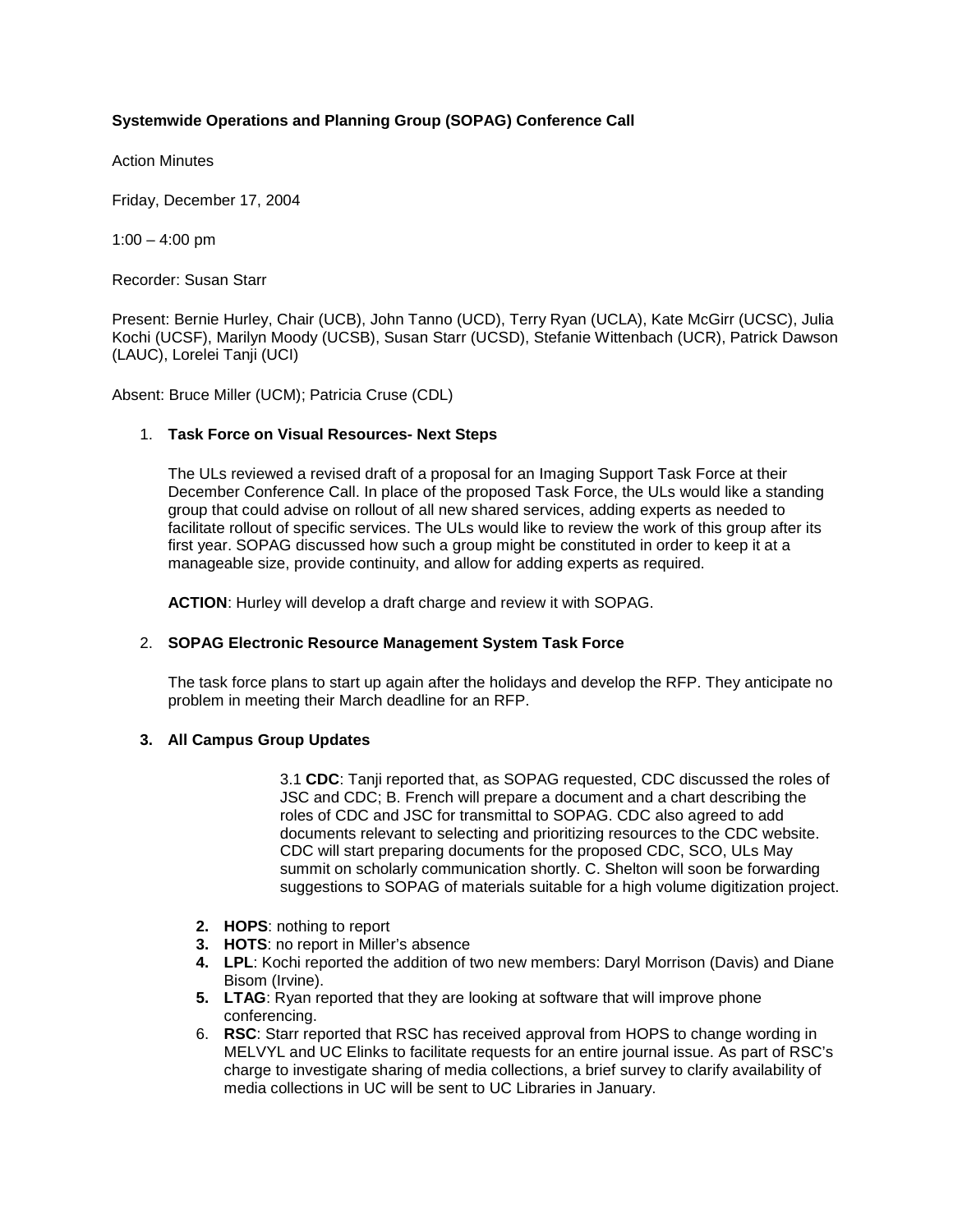- **1. CDL Related Items : no report in Cruse's absence**
- **2. Systemwide Library Planning : no agenda items**
- **3. Shared Collections:**
	- **1. Government Information workshop:** Moody distributed a report of the workshop held this summer.

**ACTION:** Hurley to distribute report to All Campus Groups. Moody to distribute report to participants and place on website.

## 6. 2 **Proposal to Develop Digitization Centers at the RLF's**

6.2.1 Investigation of a High Volume Digitization Infrastructure: SOPAG is waiting for suggestions from CDC for a pilot collection.

- **2. Print Collection Planning: Possible Collaboration with the State Library:** A second meeting with the State Library is tentatively scheduled for 1/19/05. The focus will be on a possible collaboration between the UC Libraries and the State Library on print and/or digital state documents.
- 3. **Review of government information status and next steps**: While there are no clear next steps in this area, there are a number of issues deserving continued attention, including the vulnerability of state and local documents, the need for maintaining expertise in government information within the UC Libraries, and treatment of retrospective print collections.

**ACTION:** Moody will draft a document for SOPAG specifying the most pressing issues.

## 1. **RLF Persistence Task Force**

Members: Claire Bellanti, Julia Kochi, Nancy Kushigian, Gail McClenney, Scott Miller (NRLF), Phyllis Mirsky, Sara Shatford Layne

**ACTION**: SOPAG members to send Hurley the name and email address of their campus' member. Hurley to change the Phase 1 reporting date to April 1, 2005 and the Phase 2 date to June 1, 2005.

## 2. **East Asian Digital Library – Review**

SOPAG reviewed a proposal distributed by B. French. The CDL had worked closely with CDC on drafting this proposal, so SOPAG had few other comments. SOPAG endorsed the mainstreaming approach of the document and felt it addressed the key issues and provided for consultation with key groups. It will be important that the recommendations from the consultant are in proportion to the resources available and that a priority setting process is established.

**ACTION:** Hurley will draft a response to French and distribute it to SOPAG for review.

## **3. Shared Bibliographic Services**

The CDL is proposing a review of shared bibliographic services.

**ACTION:** Hurley will send SOPAG a CDL paper from last April that helps to define bibliographic services.